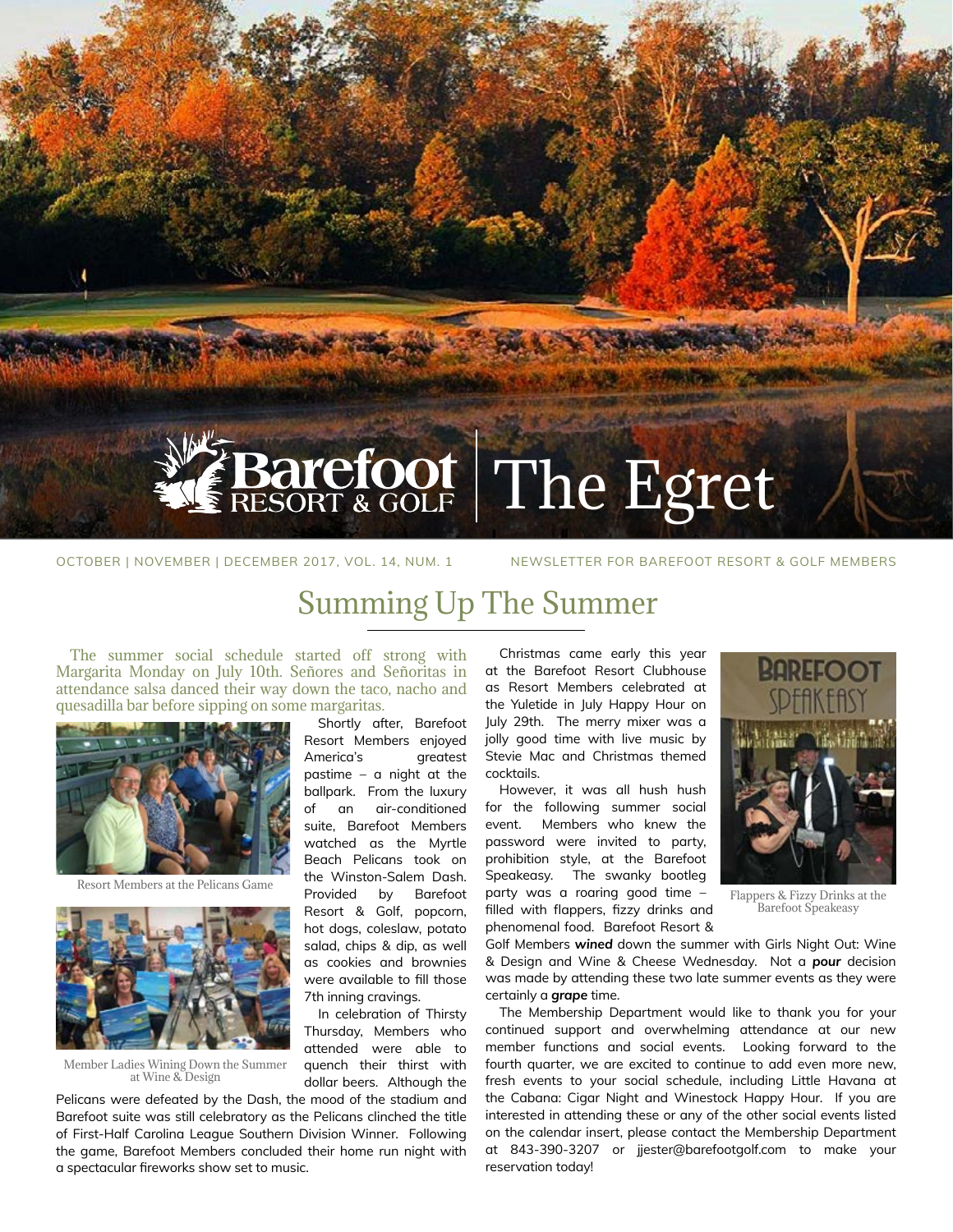## Welcoming Back Our Friends from the North

#### Since its inception in 2010, the Barefoot Resort & Golf Snowbird Golf Program has become one of the most popular memberships along the Grand Strand.

For 2016-17, the program served 168 participants. Do you know someone who will be spending an extended period of time on the Grand Strand during the months of December, January, February and March? Based on elements from the current Resort Family Membership, Snowbird enrollment requires dues of \$250 per month and rental of property on the Grand Strand for a minimum of one month. Family Members as defined in our guidelines, will be able to play for a cart fee on Norman, Love and Fazio. Participants will also receive golfing discounts on the Dye Course, in addition to other privileges. If you know of someone who fits the snowbird description, please have them call the Membership Department at 843-390-3203 or write to membership@ barefootgolf.com for more information.



The Resort Member Team Was Victorious in the 2017 Egret Cup Matches

#### Do You Use the Barefoot Handicap Scoring System?

Those that have signed up to use the Barefoot Resort & Golf Handicap Scoring System should remember that we assume you will be using our system from one year to the next unless you tell us differently. The \$24 annual charge for using the system is made to your account after January 1st each year. We do not refund any portion of the \$24 for those who decide not to use the system in the middle of the calendar year. Therefore, if you decide you are not going to use the system, please make the Pro Shop aware by calling 843-390-3200 by December 31st at the latest.

#### Have You Used Your Vouchers?

Barefoot Resort & Golf would like to remind our members to use their "Unaccompanied Guest Vouchers" (given to golf members) and "Social Member Vouchers" (given to social members) on or before December 31, 2017 as they expire on January 1, 2018. Please recall that we do not replace misplaced or lost vouchers since we are unable to monitor the numerous vouchers distributed. Please do not contact us to ask if your vouchers can be replaced. We also ask to please be sure to give your vouchers to friends before they make their trip to our golf courses as we cannot substitute vouchers for ones left at home. Additionally, be on the lookout for 2018 vouchers in late December 2017 and keep them in a safe place to ensure their use in 2018.

## Barefoot Black Friday Sale

On Friday, November 24th, Barefoot Resort & Golf will kick off its 2017 Black Friday Sale. Members are encouraged to stop by the Resort Clubhouse Pro Shop and the Dye Course Pro Shop to receive an additional 10% discount. Barefoot Resort and Dye Members will receive 35% off soft goods and 20% off hard goods found in the Resort Pro Shop. Dye Members will receive 35% off soft goods and 20% off hard goods found in the Dye Pro Shop. Resort Members will also receive 20% off soft goods and 10% off hard goods found in the Dye Pro Shop. Barefoot's Black Friday Sales will only apply to non-clearance/ non-sale items and will run through the weekend, ending on Sunday, November 26th. Looking for the perfect gift for your golfer? Barefoot's wide collection of merchandise offers something special for every links-man and links-lady! So stop by both the Resort and Dye Pro Shops to grab gifts for the golfers in your life before they're gone!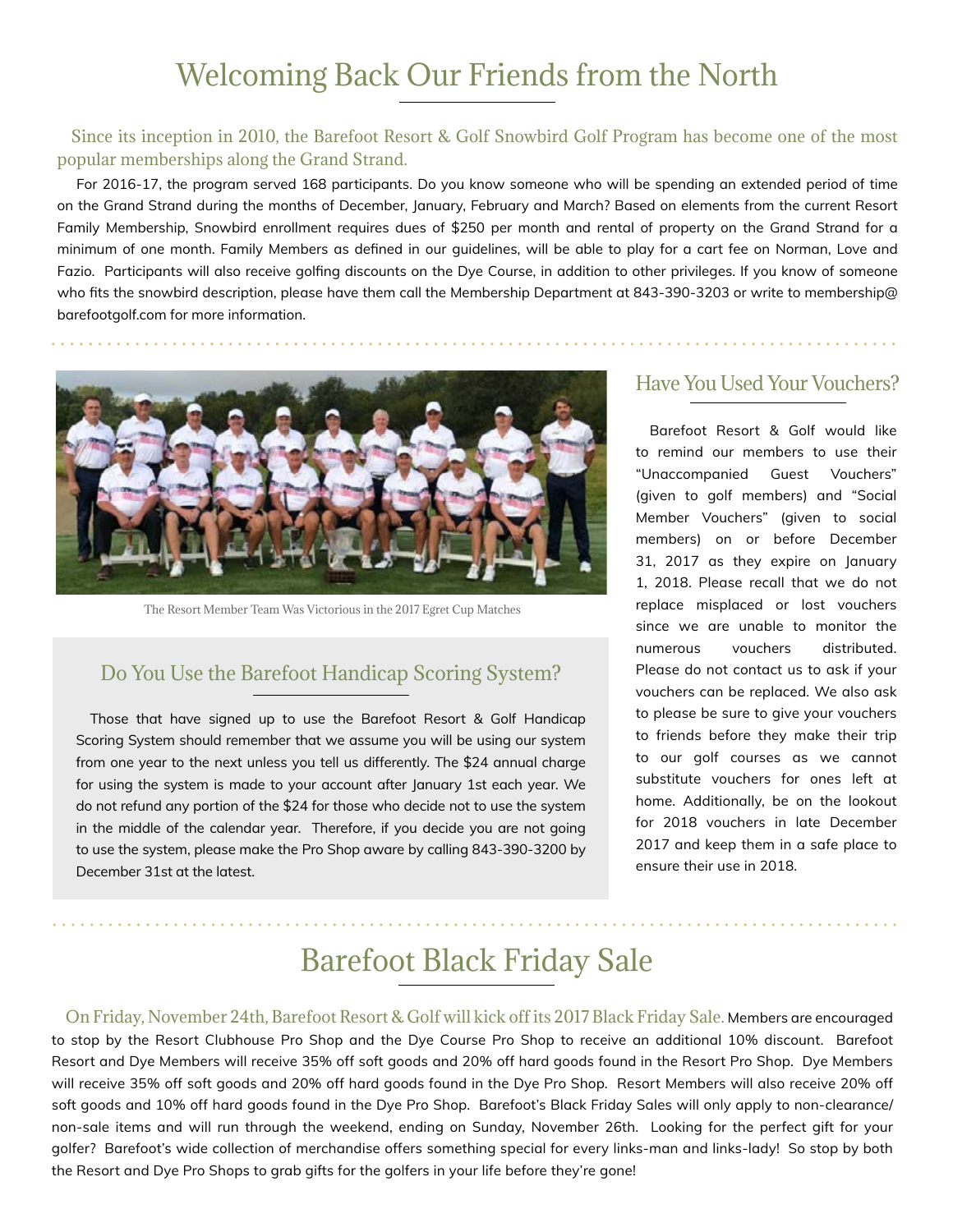## Member-Member Tournament Announced

#### Tournament officials have placed the finishing touches on the 2017 Member-Member Tournament.

Scheduled for Saturday, November 11th with a shotgun start on the Norman Course at 10:00 AM, the format will be 6 holes best ball, 6 holes alternate shot, and 6 holes scramble. Handicaps will be established based on 50 percent of the teams combined handicap and will be adjusted based on the course and tees. Officials have set up three different divisions: Men, Women and Couples. Men will be playing from the white tees and ladies will be playing from the gold tees. Men 65+ will have the option to play from the green tee boxes.



2016 Champs Bob Kownacki and Fon Sai

Cost is \$70.00 per person and includes green and cart fees, as well as prizes and lunch. Speaking of lunch, the Food and Beverage staff has produced quite an assortment of food sure to please all golfers' taste buds. The menu will include BBQ Chicken, Marinated Steak, Rigatoni with Meatballs and Sausage, Salad Bar, Veggies, Baked Beans, Mashed Potatoes, Cookies, Brownies, Tea, Water and Coffee.

The registration deadline is November 2nd and teams may sign up by securing an entry form in the Resort Clubhouse Pro Shop or going online to www.barefootgolf.com and clicking on the "Membership" Tab. For more information, please call Trey Evans, Tournament Director, at 843-390-3200 or write to tournaments@barefootgolf.com.

### Familiar Faces Take 2017 Member-Guest Title



2017 Winners Tom McDowell and Steve Weeks Pose For a Celebratory Picture

With one of the largest turnouts in tournament history of 48 teams (96 individuals), the 2017 Member-Guest got off to a perfect start on September 1st with the Love Course hosting the first round of competition.

The Member-Guest format was comparable to last year with two-person teams competing in five nine-hole matches with an alternate shot shoot-out on the final afternoon to determine the overall champions. The overall winners for the 2017 Member Guest tournament were Tom McDowell and Steve Weeks,

two familiar faces as they previously won the title in 2015. Coming in second place, by one point, were George Mullany and Bryan Bark followed by Dave Janicki and Larry Ubaldini for third place. Flight winners included Tom Bauder and Stan Lepkowski – Berger; Tim Larkin and Xavier Hartsoe – Koepka; Tony Rossi and Bill Brauer – Rahm; Dave Janicki and Larry Ubaldini – Fowler; Billy White and Larry Wells – Johnson; Tom McDowell and Steve Weeks – Speith; Ed Dorward and Jim Fronzoni – Thomas; George Mullany and Bryan Bark – Matsuyama. Following the banquet on the final day of the tournament, competition prizes along with raffle prizes were handed out to the lucky winners. With all of the positive feedback from the participants in this year's Member-Guest Tournament, Barefoot Resort and Golf would like to thank all of the competitors and look forward to next year's event.

#### Membership Transfer Fee Increase

After January 1, 2018 any closing that takes place on a property, with a transferable Resort Membership attached, will need to pay a transfer fee in the amount of \$2,500. This is the first time since 2005 there has been an increase of the transfer fee. Anyone who closes on a property with a closing date prior to January 1, 2018 will be allowed to transfer the Membership for only \$2,000. Please remember, you only have 60 days after closing to initiate the Membership and after the 60th day the full initiation fee of \$20,000 will be required in order to have a Membership attached to the property.